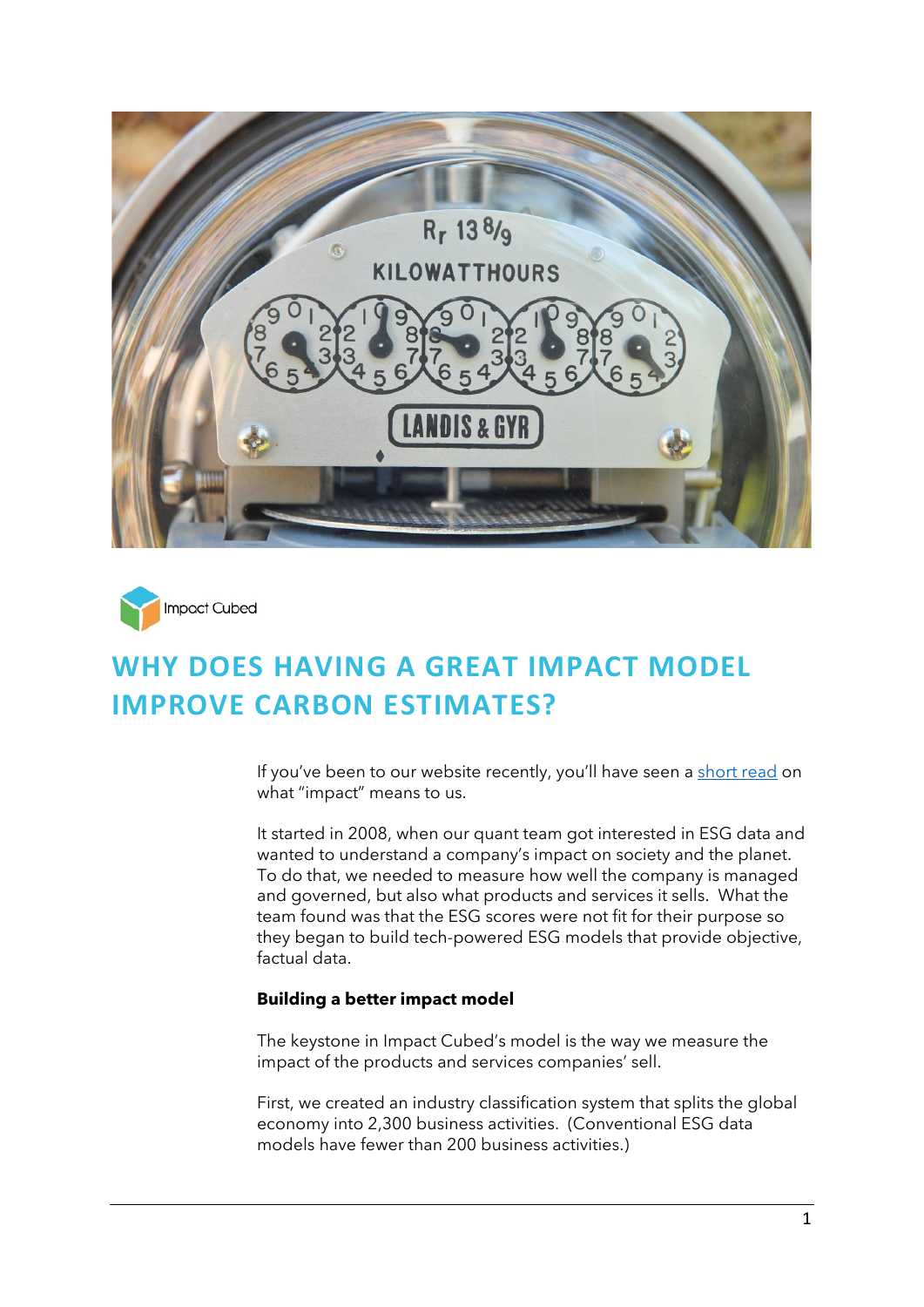Each of these business activities were mapped to the United Nations' [Sustainable Development Goals](https://sdgs.un.org/goals) (SDGs). Then, we built a model to quantify the countries where companies generate their revenues, because some impacts are regional rather than global. So for every company, we look at every regional revenue stream (and there can be many for diversified companies), classify each in a systematic way, and tag it as positive, neutral, or negative social or environmental good as defined by the SDGs.

This detailed quantitative approach allows us to ask better questions about companies and be more accurate about measuring impact.

#### **What does a better impact model have to do with carbon emission estimates?**

One of the big challenges with ESG data is the disclosure cliff, as we [have written about before.](https://www.impact-cubed.com/publication?file=Is%20ESG%20Data%20a%20Commodity%20_Impact%20Cubed%20Short%20Read_1%20Feb%202022.pdf) Impact Cubed covers securities issued by 40,000<sup>+</sup> companies. With the exception of the world's largest businesses, most companies don't disclose emissions data. In fact, fewer than 8,000 of those 40,000<sup>+</sup> have quantitative disclosures of their carbon emissions.

This means that until companies start reporting on their carbon emissions, ESG-minded investors will need to use an estimated value. After all, if a company does not disclose it doesn't mean it has zero carbon emissions! For now, estimating carbon emissions is the order of the day so smart ESG investors are ones that know how important it is to ask about estimation models.

How do carbon estimates compare between conventional ESG industry models and Impact Cubed's highly detailed 2,300 region-sector classification? We selected Grasim Industries, which has diverse business lines, as a case study example.

The conventional ESG approach uses GICS level 4 classifications that divide business activities into 154 categories. Using this approach, Grasim is classified as construction materials, which has a very high industry average carbon emission rate. The conventional ESG approach yields a carbon estimate of 59 million tonnes, over 10 times higher than the actual 5.3 million tonnes disclosed by Grasim.

On the other hand, Impact Cubed's model accounts for all of Grasim's business activities mapped to a much more detailed and precise industry sectors: financial services, cellulosic fibre, and cement. Financial services and cellulosic fibre have much lower carbon emissions than cement production. The overall result? A much closer estimation of reality, 6.8 million tonnes.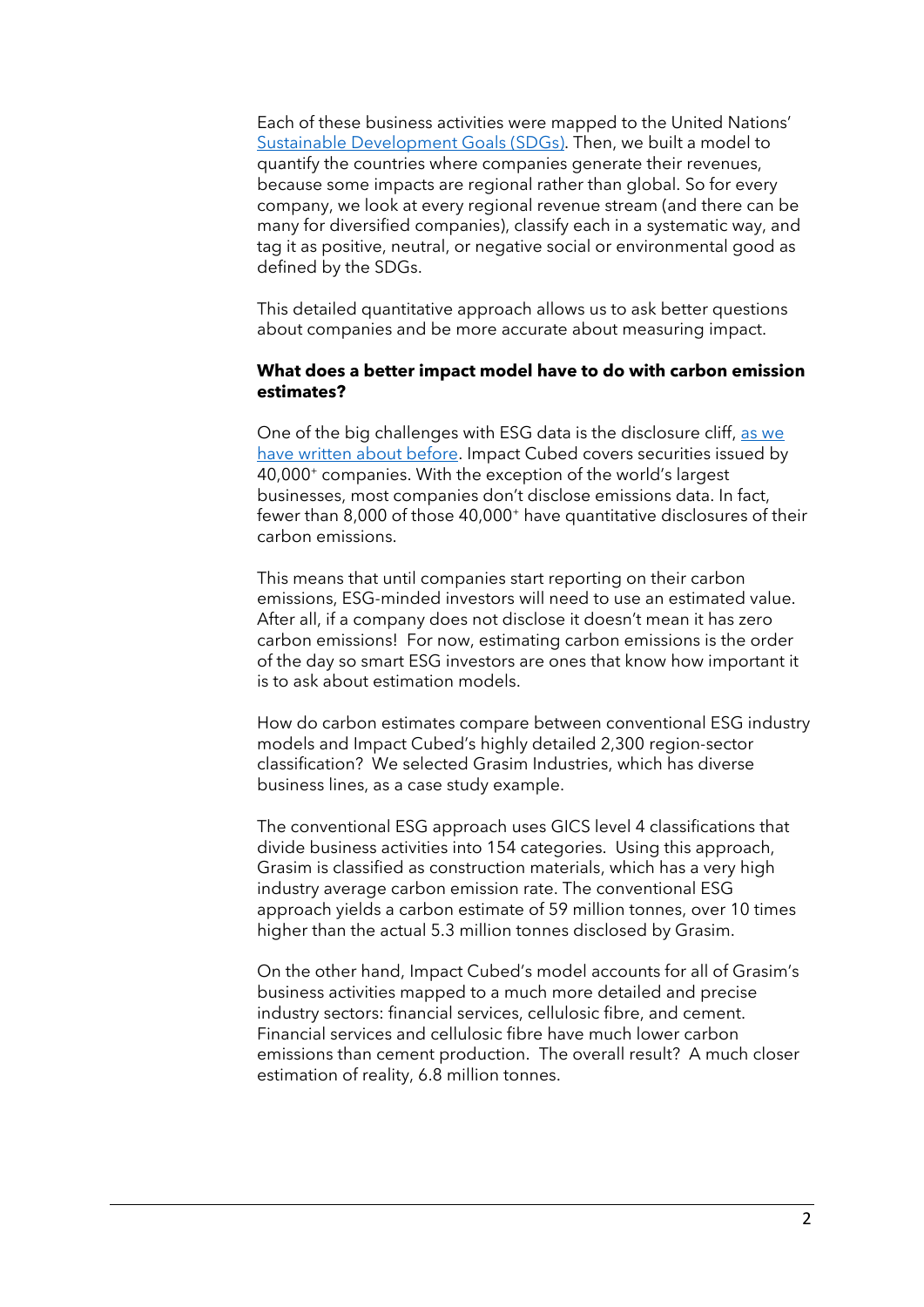Example: Grasim Industries reported carbon emissions: 5,260,000 tonnes



### **Why investors benefit**

A great impact model does a better job estimating carbon emissions, but it has other benefits as well.

For investors looking to find alpha based on company's business activities, the very detailed region-sector model provides better insight. For example, some investors believe that companies with products aligned to a low-carbon economy will be future winners. Having a more granular list of business activities helps in culling potential winners and losers. Our model can also spot, for example, companies generating revenue from high-polluting activities in countries with proposed environmental taxes or policies.

When it comes to aligning investments with investors' interests in environmental or social matters, a very detailed region-sector model means a manager can create more customized and personalized portfolios. For example, our model classifies 85 business activities as being environmentally or socially harmful, as defined by the SDGs. The conventional ESG industry approach flags 10 to 15 business activities. Managers are forced to take a broad-brush approach to including or excluding securities to align with investor interests.

The next time you are evaluating ESG data providers and trying to sort out substance over marketing fluff, ask how many sectors they use in their estimation model and whether they take all regional revenues into account. Your clients will be glad you did.

For a demo on Impact Cubed's industry leading ESG and impact models, please get in touch at info@impact-cubed.

*Want to know more? You can find all of our short reads [here.](https://www.impact-cubed.com/newsandpublications)*

# **ABOUT IMPACT CUBED**

Impact Cubed provides ESG analytics and investment solutions for building more sustainable portfolios with greater impact. It combines